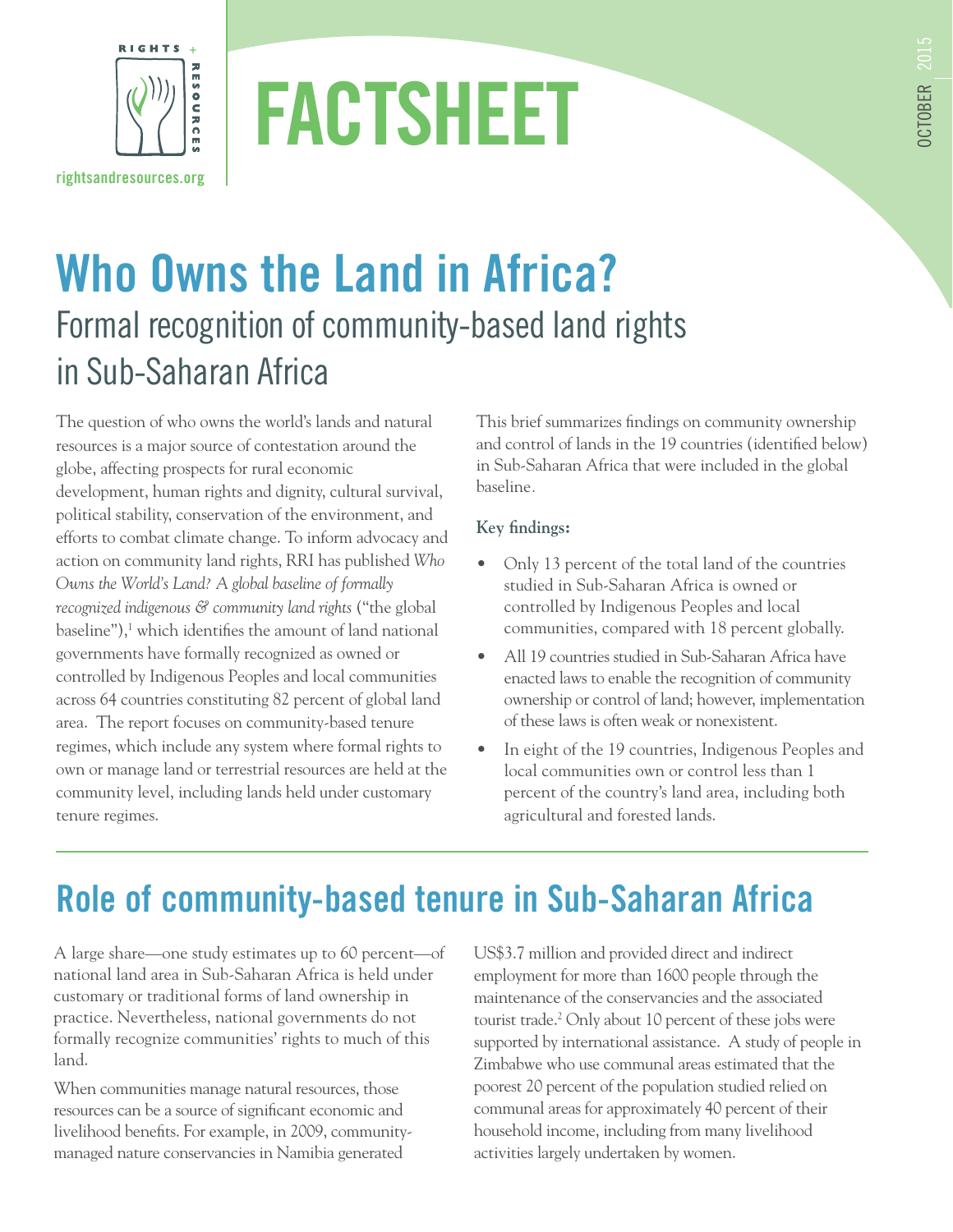### **Results for Sub-Saharan Africa**

The global baseline identified two broad categories of formal recognition of community-based tenure regimes: "ownership" where communities have a stronger set of land rights; and "control" where governments place significant restrictions on communities but do recognize some key rights, such as the right to manage their lands or the right to exclude outsiders from community lands.

*The percent of land area held in nationally recognized community-based tenure regimes in the 19 countries studied in Sub-Saharan Africa lagged behind the global figures* (see Figure 1). Local communities and Indigenous Peoples owned 10 percent and controlled an additional 8 percent of the global land area studied. By contrast, in the 19 countries studied in Sub-Saharan Africa, communities owned only 3 percent and controlled an additional 13 percent of land area.

*All 19 of the African countries studied have enacted laws to recognize some type of community-based tenure regime; however, a large number of countries provide little or no formal recognition of Indigenous Peoples' and local communities' rights to own or control specific lands* (see Table)*.* In eight of the 19 countries, Indigenous Peoples and local communities own or control less than 1 percent of the country's land area, including both agricultural and forested lands. For example, the governments of the Democratic Republic of the Congo (DRC) and the Central African Republic (CAR) have laws in place for the recognition of community forest concessions in the DRC and community forests and collective forests in the CAR; however, no lands have been designated for communities under these tenure regimes.

*Africa also has the highest number of countries where national statutes recognize the rights of communities to own or control more than half of the country's land area*: Tanzania (75 percent), Uganda (67 percent), Zambia (53 percent), and Botswana (53 percent). Four additional Sub-Saharan African countries recognize community-based ownership or control of more than 25 percent of their countries' land area: Zimbabwe (42 percent), Namibia (41 percent), Liberia (32 percent), and Mozambique (26 percent). *Nevertheless, implementation continues to be a challenge, even in countries with high percentages of community-based tenure recognition.*

In Tanzania, Uganda, and Zambia, the high percentage of community-based tenure recognition reflects the fact that national laws automatically recognize all customary community lands without requiring communities to register their lands. This automatic recognition reduces procedural requirements that can be burdensome and deter communities from formalizing their land rights.

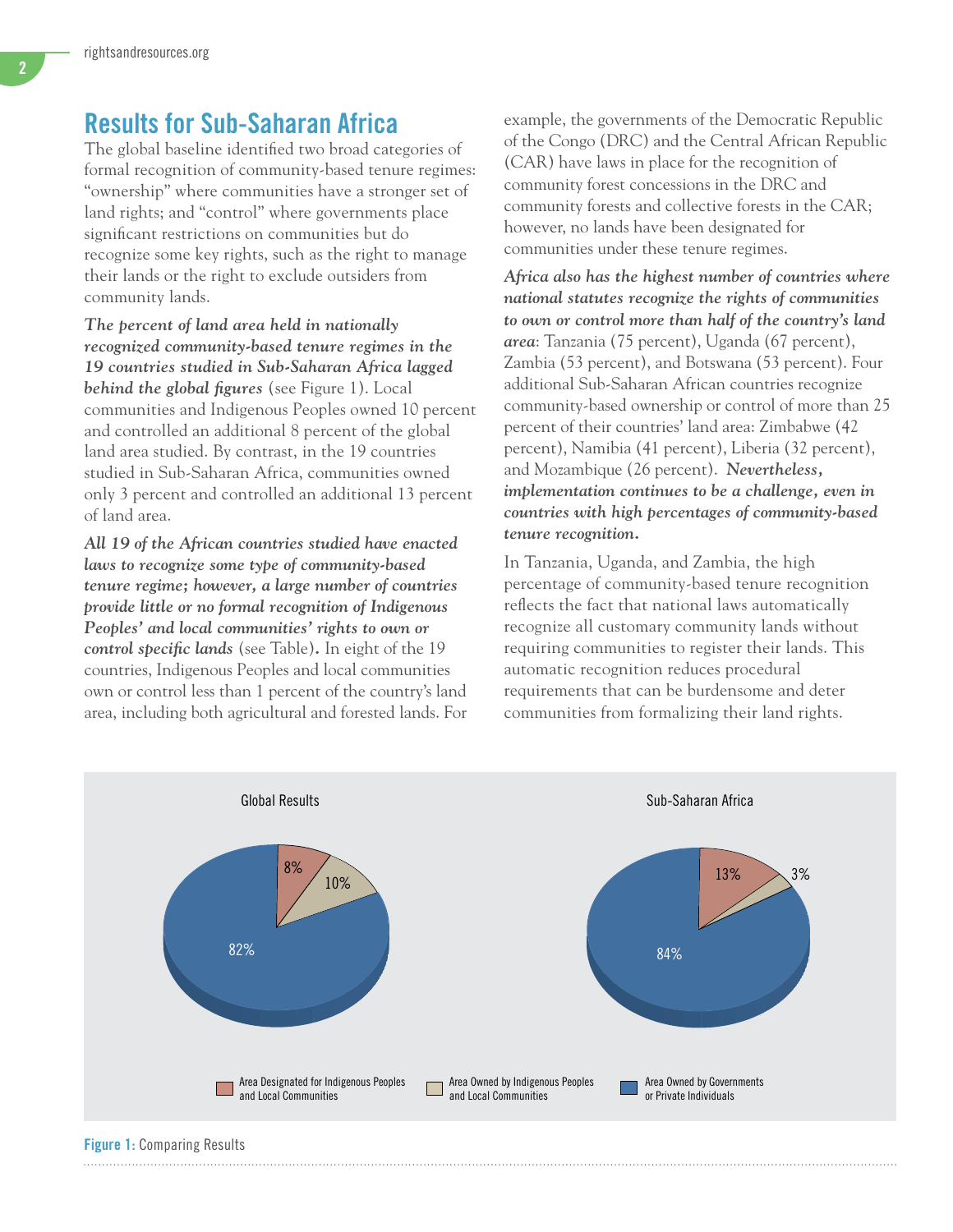|                     |                                            |                                    | <b>Designated for</b><br><b>Indigenous Peoples and</b><br><b>Local Communities</b> |                                          | <b>Owned by Indigenous</b><br><b>Peoples and Local</b><br><b>Communities</b> |                                          | <b>Total Area Designated for or</b><br><b>Owned by Indigenous Peoples</b><br>and Local Communities |                                            | Income Level | Fragile State? |
|---------------------|--------------------------------------------|------------------------------------|------------------------------------------------------------------------------------|------------------------------------------|------------------------------------------------------------------------------|------------------------------------------|----------------------------------------------------------------------------------------------------|--------------------------------------------|--------------|----------------|
| <b>Country</b>      |                                            | <b>Total Country</b><br>Area (Mha) | Area (Mha)                                                                         | <b>Percent of</b><br><b>Country Area</b> | Area (Mha)                                                                   | <b>Percent of</b><br><b>Country Area</b> | <b>Total Area</b><br>(Mha)                                                                         | <b>Total Percent</b><br>of Country<br>Area |              |                |
| Sub-Saharan Africa  | Angola                                     | 124.67                             | $-----$                                                                            | 0.00%                                    | 0.01                                                                         | 0.00%                                    | 0.00                                                                                               | 0.00%                                      | M            | $\mathsf{N}$   |
|                     | <b>Botswana</b>                            | 56.67                              | 30.29                                                                              | 53.44%                                   | -----                                                                        | 0.00%                                    | 30.29                                                                                              | 53.44%                                     | M            | N              |
|                     | Cameroon                                   | 47.27                              | 4.26                                                                               | 9.02%                                    | -----                                                                        | 0.00%                                    | 4.26                                                                                               | 9.02%                                      | M            | N              |
|                     | Central African Republic (CAR)             | 62.30                              | 0.00                                                                               | 0.00%                                    |                                                                              | 0.00%                                    | 0.00                                                                                               | 0.00%                                      | L            | Y              |
|                     | Chad                                       | 125.92                             | No data                                                                            | 0.00%                                    |                                                                              | 0.00%                                    | 0.00                                                                                               | 0.00%                                      | L            | Y              |
|                     | Congo, Democratic Republic of<br>the (DRC) | 226.71                             | 0.00                                                                               | 0.00%                                    |                                                                              | 0.00%                                    | 0.00                                                                                               | 0.00%                                      | L            | Y              |
|                     | Congo, Republic of the                     | 34.15                              | 0.44                                                                               | 1.28%                                    | -----                                                                        | 0.00%                                    | 0.44                                                                                               | 1.28%                                      | M            | N              |
|                     | Ethiopia                                   | 100.00                             | 0.21                                                                               | 0.21%                                    | -----                                                                        | 0.00%                                    | 0.21                                                                                               | 0.21%                                      | L            | N              |
|                     | Gabon                                      | 25.77                              | 0.01                                                                               | 0.05%                                    | -----                                                                        | 0.00%                                    | 0.01                                                                                               | 0.05%                                      | M            | $\mathsf{N}$   |
|                     | Kenva                                      | 56.91                              | 0.21                                                                               | 0.37%                                    | 3.30                                                                         | 5.80%                                    | 3.51                                                                                               | 6.17%                                      | M            | $\mathsf{N}$   |
|                     | Liberia                                    | 9.63                               | No data                                                                            | 0.00%                                    | 3.06                                                                         | 31.73%                                   | 3.06                                                                                               | 31.73%                                     |              | Y              |
|                     | Mozambique                                 | 78.64                              | 0.99                                                                               | 1.26%                                    | 19.10                                                                        | 24.29%                                   | 20.09                                                                                              | 25.54%                                     | L            | N              |
|                     | Namibia                                    | 82.33                              | 33.40                                                                              | 40.57%                                   | -----                                                                        | 0.00%                                    | 33.40                                                                                              | 40.57%                                     | M            | ${\sf N}$      |
|                     | South Sudan                                | 64.43                              |                                                                                    | 0.00%                                    | No data                                                                      | 0.00%                                    | 0.00                                                                                               | 0.00%                                      | L            | Y              |
|                     | Sudan                                      | 186.15                             | 0.06                                                                               | 0.03%                                    | -----                                                                        | 0.00%                                    | 0.06                                                                                               | 0.03%                                      | M            | Y              |
|                     | Tanzania                                   | 88.58                              | 64.14                                                                              | 72.41%                                   | 2.37                                                                         | 2.67%                                    | 66.51                                                                                              | 75.08%                                     | I            | N              |
|                     | Uganda                                     | 19.98                              | 0.00                                                                               | 0.00%                                    | 13.45                                                                        | 67.30%                                   | 13.45                                                                                              | 67.30%                                     | L            | N              |
|                     | Zambia                                     | 74.34                              | 39.21                                                                              | 52.74%                                   | -----                                                                        | 0.00%                                    | 39.21                                                                                              | 52.74%                                     | M            | N              |
|                     | Zimbabwe                                   | 38.69                              | 16.40                                                                              | 42.39%                                   |                                                                              | 0.00%                                    | 16.40                                                                                              | 42.39%                                     | L            | Y              |
|                     | <b>Region Total</b>                        | 1503.13                            | 189.62                                                                             | 12.62%                                   | 41.27                                                                        | 2.75%                                    | 230.89                                                                                             | 15.36%                                     |              |                |
| <b>Global Total</b> |                                            | 10672.70                           | 854.90                                                                             | 8.01%                                    | 1084.71                                                                      | 10.16%                                   | 1939.62                                                                                            | 18.17%                                     |              |                |

However, *where communities' land rights are not spatially delimited and registered, governments must take additional care to ensure that their actions respect customary ownership.* For example, in Uganda, both the Constitution and Land Act of 1998 recognize customary law. In practice, however, the government has issued concessions over customary lands without consultation and has not provided customary owners with the compensation or benefit sharing to which they are legally entitled because communities are unable to produce certificates of customary ownership.

Finally, *advocacy efforts are needed to encourage African governments to strengthen the quality of rights recognized, because many countries recognize only limited rights for communities to control, rather than own, land.* Twelve countries only designate lands for Indigenous Peoples and local

communities, five countries have both types of tenure regimes (ownership and control), and two countries— Angola and South Sudan—only have tenure regimes that recognize ownership rights for Indigenous Peoples and local communities, although data on implementation in South Sudan was not available at the time of printing.

## **Results for Fragile States in Sub-Saharan Africa**

Governments can promote political stability by recognizing communities' land rights and establishing systems to fairly and efficiently resolve disputes over land and natural resources. The dubious legal position of customary land interests played a role in all but three of the 30 plus armed conflicts that took place in Africa between 1990 and 2009.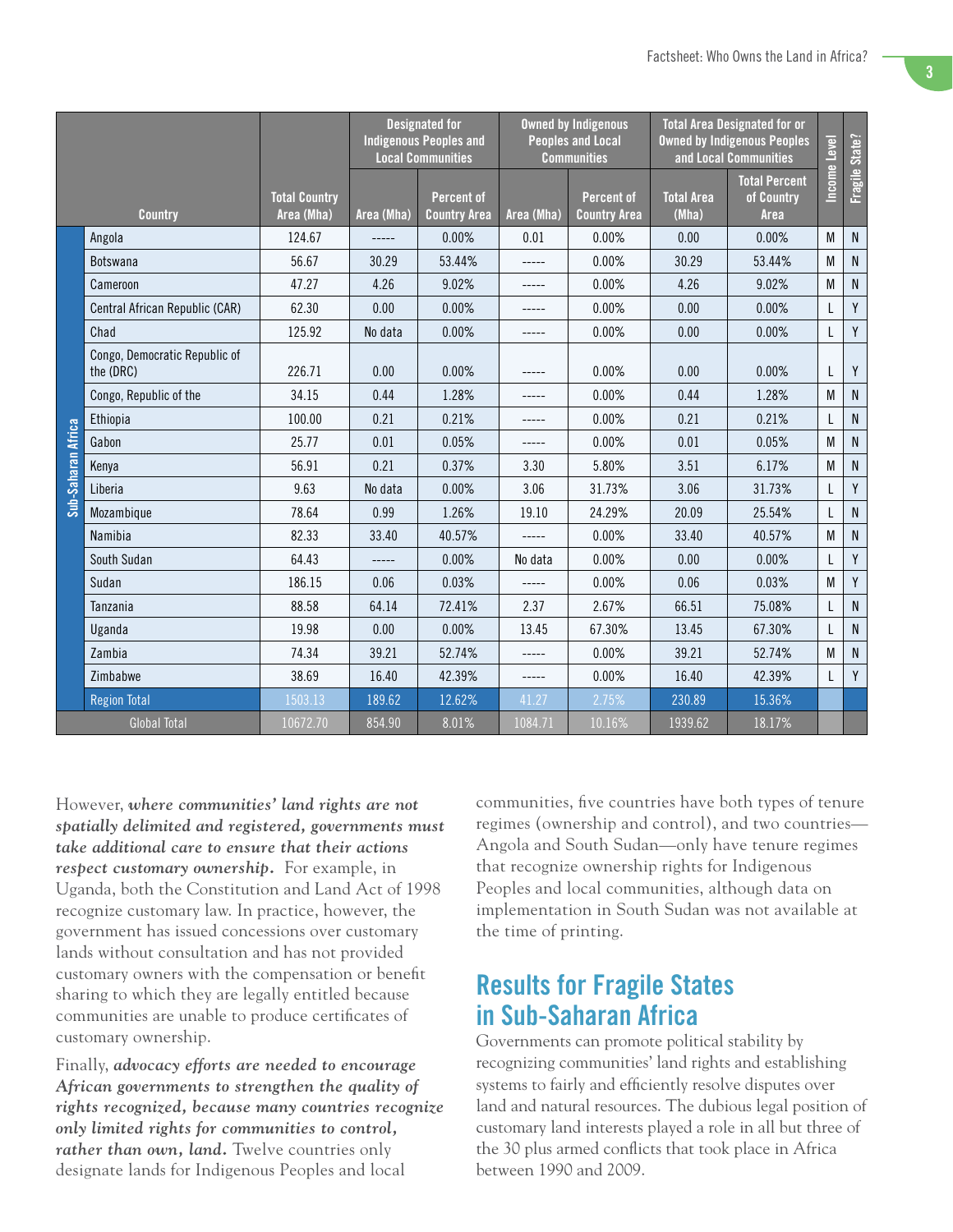

**Figure 2:** Fragile States in Sub-Saharan Africa

Of the 19 African countries studied, seven were identified by the World Bank as fragile in 2015. Five of the seven countries have experienced either war or minor armed conflict in the past five years (CAR, Chad, DRC, South Sudan, Sudan).

Progress in recognizing community-based land rights is strikingly weak in the fragile states in Sub-Saharan Africa when compared with either the global results or the results for Sub-Saharan Africa (compare Figure 1 with Figure 2). *In these fragile states in Sub-Saharan Africa, local communities and* 

#### *Indigenous Peoples only control 2 percent of the*  land area, and they own a fraction of one percent of *the land.*

Fragile states face unique challenges associated with an extreme lack of government capacity; however, peacebuilding and statebuilding can also offer an opportunity to pursue community tenure reform and rebuild government technical and administrative capacity. For example, in Liberia, disputes over land and natural resources related to customary ownership, conflicts between communities, and poor government administration of land and natural resources were among the structural causes of conflict. The Government of Liberia and the international

community recognized the importance of addressing land tenure as part of the foundation for a lasting peace, and have taken the opportunity to work towards land reform and the recognition of customary rights (See Box).

**…peacebuilding and statebuilding can also offer an opportunity to pursue community tenure reform and rebuild government technical and administrative capacity.**

#### **LAND TENURE REFORM IN LIBERIA**

In 2008, Liberia established the National Land Commission and began the process of working towards land reform as part of its broader efforts to achieve lasting peace and stability. In 2013 Liberia enacted a national Land Rights Policy recognizing customary tenure. Now, in 2015, the Liberian legislature is considering a draft Land Rights Act that would recognize customary tenure as a matter of law without requiring titling, using an approach similar to that of Mozambique, Tanzania, Uganda, and Zambia. This would be a significant development because experts estimate that 71 percent of Liberia's land area is held under customary tenure. A significant concern, however, is the status of concessions, as one draft provision states that existing concessions on community land will be honored. Therefore, communities will only be able to exercise their customary rights after concessions expire. This is particularly problematic because estimates indicate that the government has issued concessions over approximately 75 percent of Liberia's land area.

Even to the extent that legislative reforms protect customary tenure, they will not eliminate tenure insecurity without robust procedural requirements and the administrative capacity to identify and respect customary land holdings. Government agencies must be willing and able to coordinate their actions in order to avoid infringements on customary tenure when issuing concessions, designating protected areas, and taking other actions that could adversely affect communities' property rights. Communities across over 30 percent of Liberia's land area have already obtained titles for their customary lands in the form of Public Land Sale Deeds and Aboriginal Land Grant Deeds. Nevertheless, a lack of technical capacity, interagency coordination, and due process has led to instances where titled community lands have been expropriated without compensation to make way for concessions or protected areas.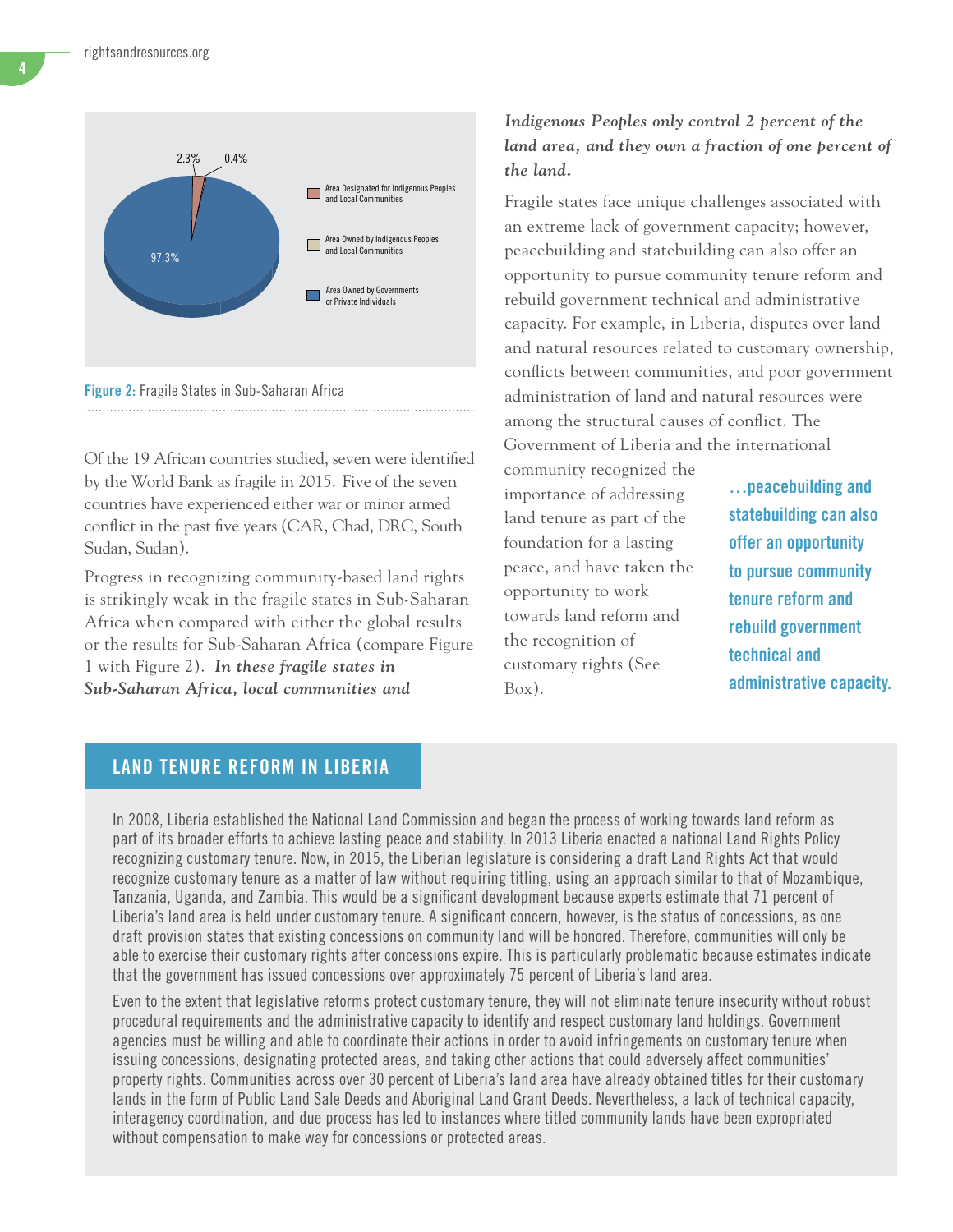## **Opportunities for Reform and Way Forward**

The global baseline focuses on formal, statutory recognition of customary land tenure because it is a necessary first step for local communities and Indigenous Peoples to achieve tenure security. Several African countries—not just Liberia—are in the process of undertaking legal reforms. In the DRC, the government has issued implementing regulations for Local Community Forestry Concessions, is considering draft legislation on Indigenous Peoples' rights, and has developed a draft decree for the implementation of customary rights.In Kenya, several bills before the parliament have the potential to improve communities' tenure security over land and forests.<sup>3</sup> The government of Cameroon is also considering land tenure reform; however, its status is not clear. International processes related to climate change and the post-2015 Sustainable Development Goals could also serve as points of entry for the promotion of community-based tenure recognition.

These represent significant opportunities for progress; nevertheless, reforms are still needed in key areas:

*• The area formally recognized under statutory law is much less than the area to which Indigenous Peoples and local communities hold customary rights. Further action is needed to bridge that gap.*

- *• In many countries, laws may recognize community control but need to be strengthened to recognize more robust rights of ownership.* Even where ownership is recognized, laws or regulations may limit certain uses of the land, particularly for commercial purposes. Incompatible laws governing other sectors such as extractive industries, agribusiness, and conservation can also adversely impact indigenous and community land rights.
- Moreover, formal legal recognition of indigenous and community lands is not sufficient to guarantee tenure security. *States and other actors must also respect, support and enforce such legal protections.*

The global baseline identifies the current state of community-based tenure recognition and work that still needs to be done to help communities realize their tenure rights. The stakes are high, because ultimately, community-based tenure security will determine whether Indigenous Peoples and local communities have the legal right to manage their lands as they choose—a question that strikes at the heart of rural peoples' daily lives and has major implications for controlling climate change, ensuring food security, reducing political conflict, and protecting the world's remaining natural resources.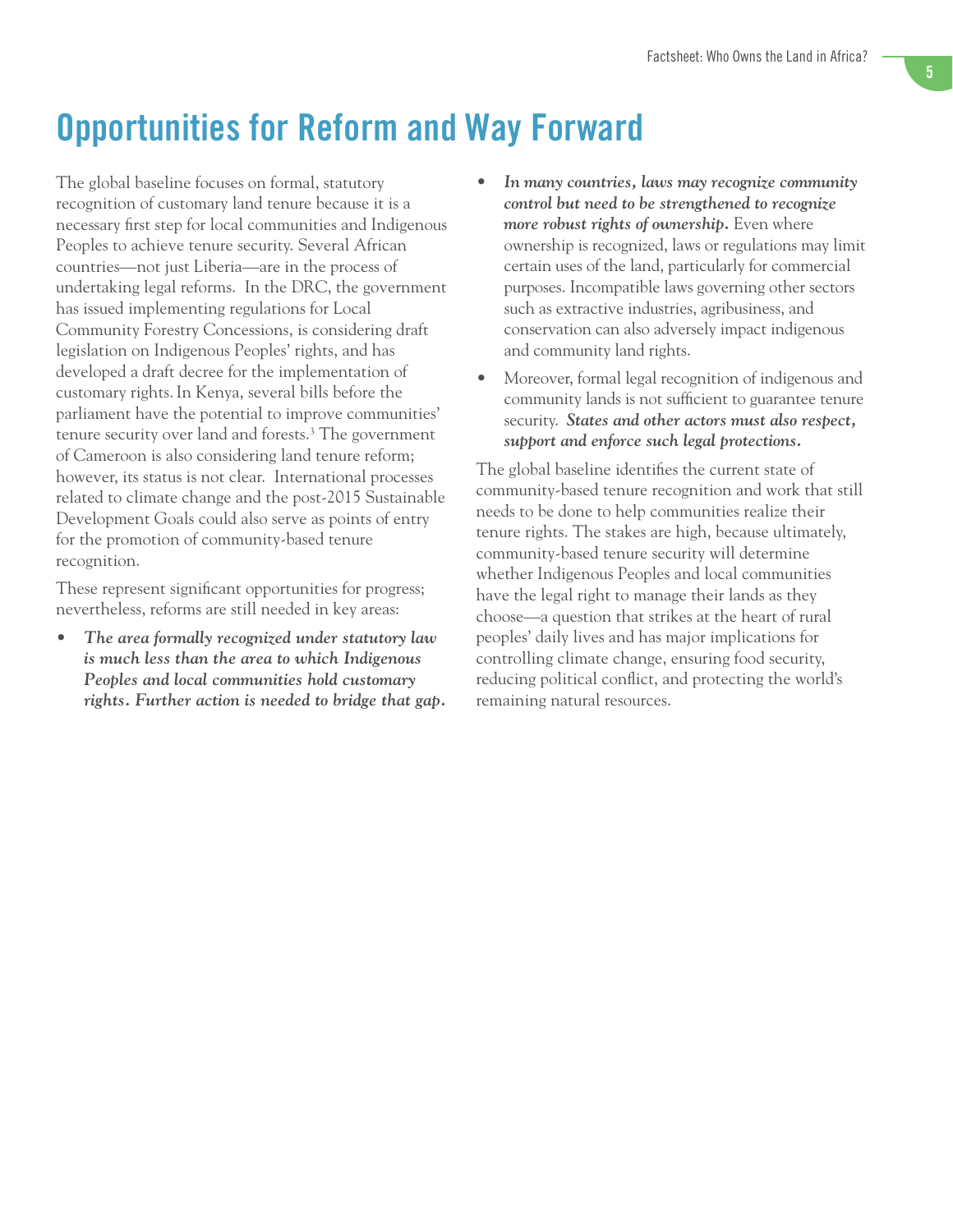## **Endnotes**

1 This factsheet was prepared by Ilona Coyle based on the full report: Rights and Resources Initiative. 2015. Who Owns the World's Land? A global baseline of formally recognized indigenous and community land rights. Washington, DC: RRI. http://www. rightsandresources.org/publication/whoownstheland.

2 Kothari, Ashish, Colleen Corrigan, Harry Jonas, Aurélie Neumann, and Holly Shrumm (eds). 2012. Recognising and Supporting Territories and Areas Conserved by Indigenous People and Local Communities: Global Overview and National Case Studies. Technical Series No. 64. Secretariat of the Convention on

Biological Diversity, ICCA Consortium, Kalpavriksh, and Natural Justice, Montreal, Canada. [https://www.cbd.int/doc/publications/](https://www.cbd.int/doc/publications/cbd-ts-64-en.pdf) [cbd-ts-64-en.pdf.](https://www.cbd.int/doc/publications/cbd-ts-64-en.pdf)

3 Mwathane, Ibrahim. 2015. "Kenya: Some Pending Land Bills and What They Will Fix." *Daily Nation,* September 5. [http://](http://allafrica.com/stories/201509070450.html) [allafrica.com/stories/201509070450.html](http://allafrica.com/stories/201509070450.html). Government of Kenya. 2015. The Forest Conservation and Management Bill, 2015 (draft dated March 23). [http://www.environment.go.ke/wp-content/](http://www.environment.go.ke/wp-content/uploads/2015/04/Forest-Conservation-and-Management-Bill-2015-23-3-2015.pdf) [uploads/2015/04/Forest-Conservation-and-Management-Bill](http://www.environment.go.ke/wp-content/uploads/2015/04/Forest-Conservation-and-Management-Bill-2015-23-3-2015.pdf) [-2015-23-3-2015.pdf](http://www.environment.go.ke/wp-content/uploads/2015/04/Forest-Conservation-and-Management-Bill-2015-23-3-2015.pdf).

*For more information on methodology and findings of the full report, please see: http://www.rightsandresources .org/publication/whoownstheland. To preserve the brevity of this summary, citations have been omitted unless they provide new information not discussed in the full report.*